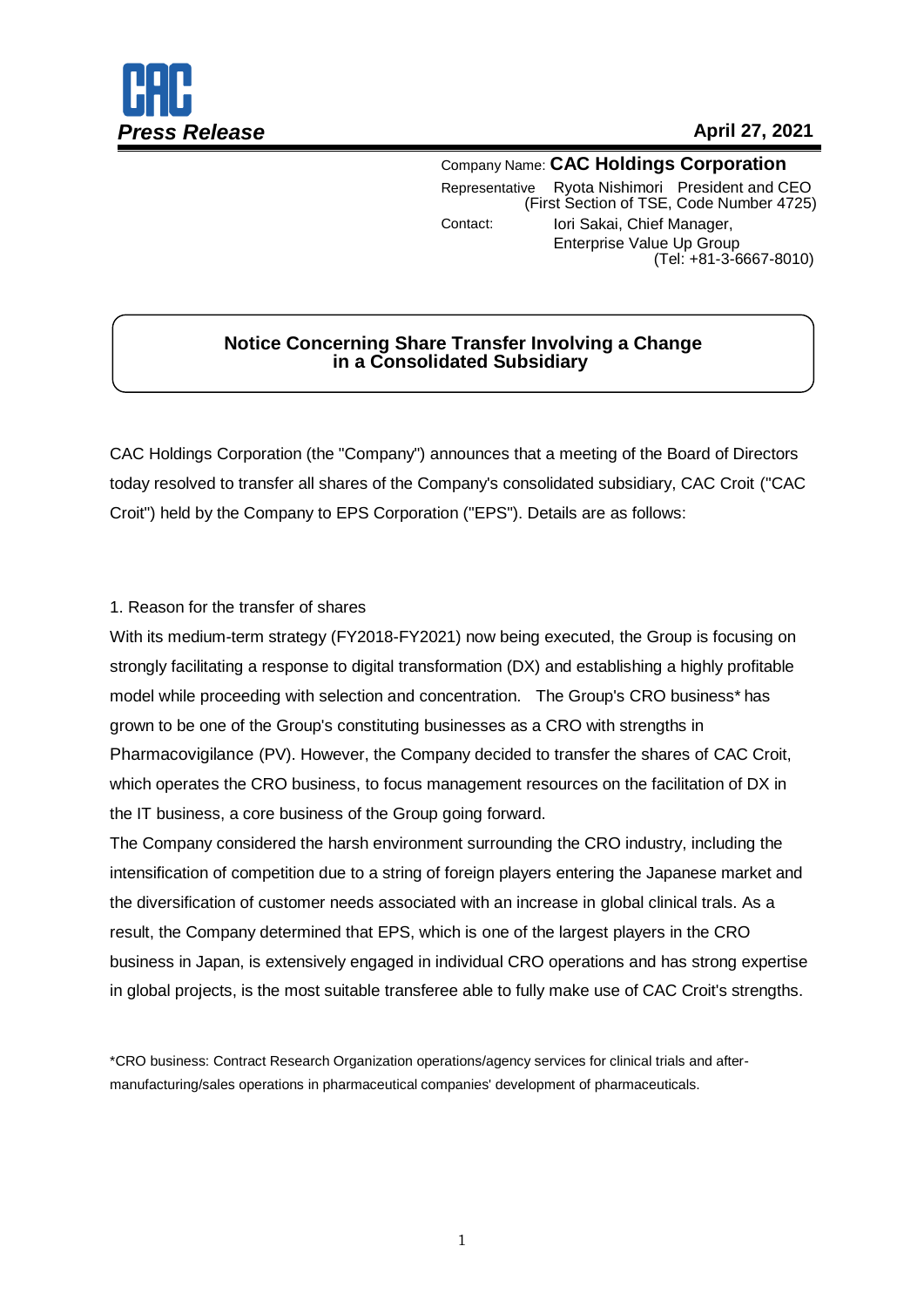| (1)                  | Name                                                               | <b>CAC Croit Corporation</b>                                                                                   |       |                                                                                                                                                                                                                                                                                                                                                                                       |                                        |  |
|----------------------|--------------------------------------------------------------------|----------------------------------------------------------------------------------------------------------------|-------|---------------------------------------------------------------------------------------------------------------------------------------------------------------------------------------------------------------------------------------------------------------------------------------------------------------------------------------------------------------------------------------|----------------------------------------|--|
| (2)                  | <b>Address</b>                                                     | 24-1 Nihonbashi-Hakozakicho, Chuo-ku, Tokyo                                                                    |       |                                                                                                                                                                                                                                                                                                                                                                                       |                                        |  |
| (3)                  | Name and title of<br>representative                                | Hajimu Kato                                                                                                    |       |                                                                                                                                                                                                                                                                                                                                                                                       |                                        |  |
| (4)                  | Description of<br>business                                         | Contracted operations in the development of pharmaceuticals and<br>medical instruments and related IT services |       |                                                                                                                                                                                                                                                                                                                                                                                       |                                        |  |
| (5)                  | Capital                                                            | 90 million yen                                                                                                 |       |                                                                                                                                                                                                                                                                                                                                                                                       |                                        |  |
| (6)                  | Date of<br>establishment                                           | April 2012                                                                                                     |       |                                                                                                                                                                                                                                                                                                                                                                                       |                                        |  |
| (7)                  | Major<br>shareholders and<br>their shareholding<br>ratios          | <b>CAC Holdings Corporation 100%</b>                                                                           |       |                                                                                                                                                                                                                                                                                                                                                                                       |                                        |  |
| (8)                  | Relationship<br>between the listed                                 | Capital<br>relationship                                                                                        |       | The Company holds 100% of the outstanding shares<br>of the company whose share are being transferred.                                                                                                                                                                                                                                                                                 |                                        |  |
|                      | company and the<br>company whose<br>share are being<br>transferred | Personal<br>relationship                                                                                       |       | A corporate officer of the Company also serves a<br>director of the company whose share are being<br>transferred and the Company dispatches an<br>employee of the Company to be the director of the<br>company whose share are being transferred. In<br>addition, two of the Company's auditors are<br>dispatched to be auditors of the company whose<br>share are being transferred. |                                        |  |
|                      |                                                                    | <b>Business</b><br>relationship                                                                                |       | There are transactions with the Company such as<br>the consignment of business, equipment leasing,<br>etc. Moreover, the Company has loaned funds to the<br>company whose share are being transferred and is<br>a joint guarantor of the monetary obligations of the<br>company whose share are being transferred.                                                                    |                                        |  |
| (9)                  |                                                                    |                                                                                                                |       | Consolidated operating results and consolidated financial position of the company whose<br>share are being transferred for the past three years (Unit: million yen)                                                                                                                                                                                                                   |                                        |  |
|                      | Fiscal period                                                      | Fiscal year ended<br>December 31, 2018                                                                         |       | Fiscal year ended<br>December 31, 2019                                                                                                                                                                                                                                                                                                                                                | Fiscal year ended<br>December 31, 2020 |  |
| Net assets           |                                                                    |                                                                                                                | 2,947 | 2,430                                                                                                                                                                                                                                                                                                                                                                                 | 1,889                                  |  |
|                      | <b>Total assets</b>                                                | 4,532                                                                                                          |       | 4,839                                                                                                                                                                                                                                                                                                                                                                                 | 4,571                                  |  |
| Net assets per share |                                                                    | 29                                                                                                             |       | 24                                                                                                                                                                                                                                                                                                                                                                                    | 18                                     |  |
| Net sales            |                                                                    | 11,008                                                                                                         |       | 8,574                                                                                                                                                                                                                                                                                                                                                                                 | 6,826                                  |  |
| Operating income     |                                                                    | 891                                                                                                            |       | (66)                                                                                                                                                                                                                                                                                                                                                                                  | (262)                                  |  |
| Ordinary income      |                                                                    | 892                                                                                                            |       | (67)                                                                                                                                                                                                                                                                                                                                                                                  | (256)                                  |  |
| Net income           |                                                                    | 508                                                                                                            |       | (216)                                                                                                                                                                                                                                                                                                                                                                                 | (441)                                  |  |
| Net income per share |                                                                    | 5                                                                                                              |       | (2)                                                                                                                                                                                                                                                                                                                                                                                   | (4)                                    |  |
| Dividend per share   |                                                                    | 3                                                                                                              |       | $\mathbf 1$                                                                                                                                                                                                                                                                                                                                                                           |                                        |  |

2. Overview of the subsidiary whose shares are being transferred